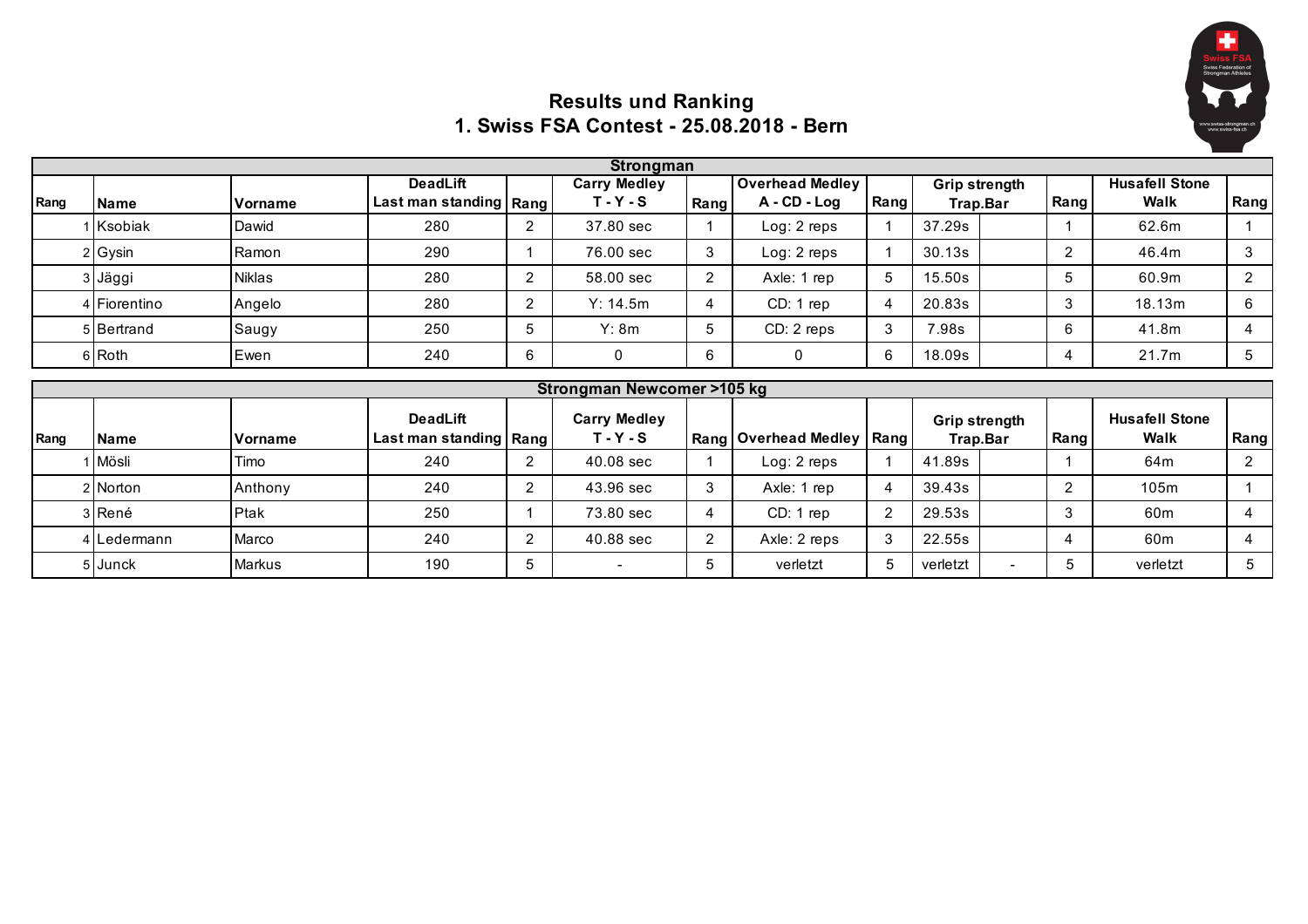

## **Results und Ranking 1. Swiss FSA Contest - 25.08.2018 - Bern**

|      |             |         |                                             |                          | Strongman Newcomer <105 kg          |                |                          |                |                                  |        |                                      |                          |
|------|-------------|---------|---------------------------------------------|--------------------------|-------------------------------------|----------------|--------------------------|----------------|----------------------------------|--------|--------------------------------------|--------------------------|
| Rang | <b>Name</b> | Vorname | <b>DeadLift</b><br>Last man standing   Rang |                          | <b>Carry Medley</b><br>$T - Y - S$  |                | Rang   Overhead Medley   | Rang           | <b>Grip strength</b><br>Trap.Bar | Rang   | <b>Husafell Stone</b><br><b>Walk</b> | Rang                     |
|      | Pickel      | Ueli    | 250                                         | $\overline{2}$           | 38.10 sec                           |                | Log: 3 reps              |                | 22.96s                           | 4      | 78m                                  |                          |
|      | 2 Kräutler  | Michael | 260                                         |                          | Y: 2m                               | 4              | Log: 2 reps              | $\overline{2}$ | 32.82s                           |        | 37 <sub>m</sub>                      | 3                        |
|      | 3 Glauser   | Olivier | 240                                         | 4                        | 47.31 sec                           | $\mathbf{2}$   | CD: 2 reps               | 3              | 20.36s                           | 5      | 35m                                  | 4                        |
|      | 4 Feldmann  | Jan     | 220                                         | 5                        | S: 2m                               | 3              | CD: 2 reps               | 3              | 27.10s                           | 3      | 28m                                  | 5                        |
|      | 5 Marchand  | Samuel  | 190                                         | 6                        | $\Omega$                            | 6              | CD: 1 rep                | 5              | 29.50s                           | 2      | 75 <sub>m</sub>                      | $\overline{2}$           |
|      | 6 Sester    | Jeff    | 250                                         | $\overline{2}$           | T: 14m                              | 5              | CD: 1 rep                | 5              | verletzt                         | 6      | 16m                                  | 6                        |
|      |             |         |                                             |                          | <b>Strongman Newcomer &lt;90 kg</b> |                |                          |                |                                  |        |                                      |                          |
| Rang | <b>Name</b> | Vorname | <b>DeadLift</b><br>Last man standing   Rang |                          | <b>Carry Medley</b><br>$T - Y - S$  |                | Rang   Overhead Medley   | Rang           | <b>Grip strength</b><br>Trap.Bar | Rang I | <b>Husafell Stone</b><br><b>Walk</b> | Rang                     |
|      | Ams         | Matthew | 230                                         |                          | S: 13 m                             | 4              | Log: 3 reps              |                | 48.66s                           |        | 105m                                 |                          |
|      | 2 Imfeld    | Andy    | 200                                         | 3                        | 46.29 sec                           |                | Log: 2 reps              | 2              | 46.16s                           | 2      | 91 <sub>m</sub>                      | $\overline{2}$           |
|      | 3 Rubino    | Enzo    | 200                                         | 3                        | 47.37 sec                           | $\overline{2}$ | Log: 1 rep               | 3              | 35.69s                           | 3      | 75m                                  | 3                        |
|      | 4 Aondio    | Paul    | 220                                         | $\overline{2}$           | 55.66 sec                           | 3              | Axle: 2 reps             | 4              | 30.03s                           | 4      | 60m                                  | 4                        |
|      | 5 Jost      | Alain   | 200                                         | 3                        |                                     | 5              | $\overline{\phantom{a}}$ | 5              | 12.75s                           | 6      | 37 <sub>m</sub>                      | 5                        |
|      | Säuberli    | Marc    | 210                                         | $\overline{\phantom{a}}$ | 39.62 sec                           |                | CD: 1 rep                |                | 15.65s                           |        | 30 <sub>m</sub>                      | $\overline{\phantom{a}}$ |